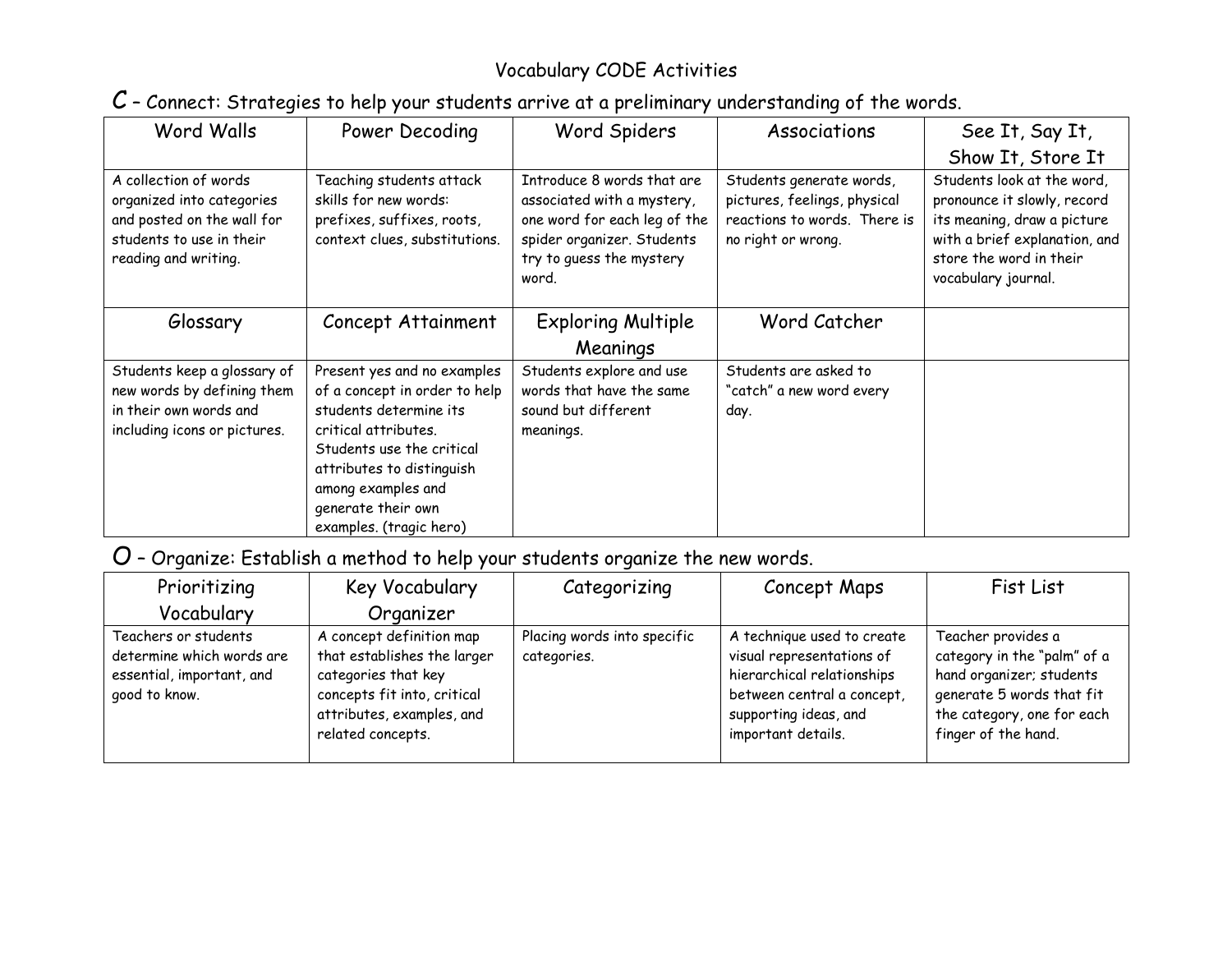| <b>Word Banks</b>                                                                                          | Group and Label                                                                                           | Three-Way Tie                                                                                                                                                                                          | A Diagram to Die For                                                                                        |  |
|------------------------------------------------------------------------------------------------------------|-----------------------------------------------------------------------------------------------------------|--------------------------------------------------------------------------------------------------------------------------------------------------------------------------------------------------------|-------------------------------------------------------------------------------------------------------------|--|
| Students examine a list of<br>words and place them into<br>the appropriate slot in a<br>graphic organizer. | Students examine a list of<br>words and place into groups<br>based on common traits then<br>label groups. | Students select three words<br>from list and arrange into a<br>triangle, they then connect<br>the words with lines and<br>explain the relationship<br>between each word by<br>writing along the lines. | Students are asked to<br>create a diagram that shows<br>the relationship among the<br>words on a word wall. |  |

## D – Deep Processing: Use strategies that will activate deep processing of the new words.

| Visualizing                                                                                                    | Multi-Sensory                                                                                                                                                                                           | Storytelling                                                                                                                                                                                                             | Metaphors                                                                                                                                        | Defining                                                                                                    |
|----------------------------------------------------------------------------------------------------------------|---------------------------------------------------------------------------------------------------------------------------------------------------------------------------------------------------------|--------------------------------------------------------------------------------------------------------------------------------------------------------------------------------------------------------------------------|--------------------------------------------------------------------------------------------------------------------------------------------------|-------------------------------------------------------------------------------------------------------------|
| Vocabulary                                                                                                     | Processing                                                                                                                                                                                              |                                                                                                                                                                                                                          |                                                                                                                                                  | Characteristics                                                                                             |
| Creating word images with<br>brief explanations to<br>demonstrate understanding.                               | Technique to encourage<br>students to explore words<br>using words, feelings,<br>sensory information, and<br>visualization.                                                                             | After analyzing a story use<br>basic story elements to<br>define important concepts.                                                                                                                                     | Students learn words deeply<br>by exploring relationships to<br>other words/concepts.                                                            | Students build multi-layer<br>definitions by focusing on<br>essential characteristics.<br>What, why, where? |
| Etymologies                                                                                                    | Cinquains                                                                                                                                                                                               | Compare and<br>Contrast                                                                                                                                                                                                  | <b>Crazy Connections</b>                                                                                                                         |                                                                                                             |
| Students investigate word<br>histories, analyzing how<br>original meaning is intact<br>and how it has changed. | Use the 5 line poem used to<br>define a term:<br>noun: coal<br>2 adjectives: black & shiny<br>3 action words: smolder,<br>burn, pollute<br>4 word phrase: a source of<br>energy<br>ending word: limited | Set two concepts against<br>one another and describe<br>each separately. use<br>descriptions to draw out<br>similarities and differences,<br>finally students decide if<br>concepts are more alike or<br>more different. | Students pick a word out of<br>a hat, then an object out of<br>another. The student's job<br>is to generate as many<br>similarities as possible. |                                                                                                             |